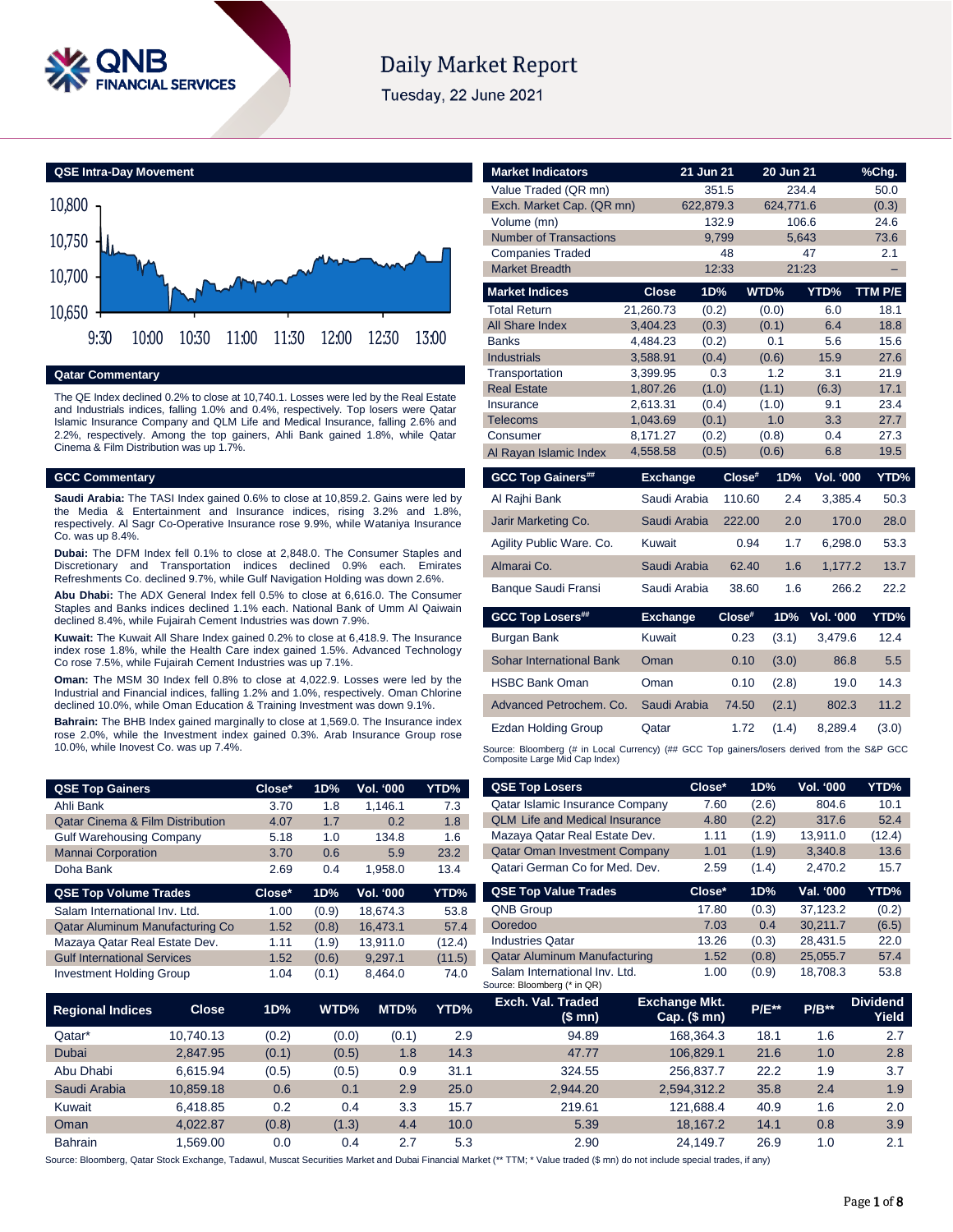### **Qatar Market Commentary**

- The QE Index declined 0.2% to close at 10,740.1. The Real Estate and Industrials indices led the losses. The index fell on the back of selling pressure from GCC and Arab shareholders despite buying support from Qatari and foreign shareholders.
- Qatar Islamic Insurance Company and QLM Life and Medical Insurance were the top losers, falling 2.6% and 2.2%, respectively. Among the top gainers, Ahli Bank gained 1.8%, while Qatar Cinema & Film Distribution was up 1.7%.
- Volume of shares traded on Monday rose by 24.6% to 132.9mn from 106.6mn on Sunday. However, as compared to the 30-day moving average of 196.6mn, volume for the day was 32.4% lower. Salam International Inv. Ltd. and Qatar Aluminum Manufacturing Co. were the most active stocks, contributing 14.1% and 12.4% to the total volume, respectively.

| <b>Overall Activity</b>    | Buy %* | Sell %*  | Net (QR)         |
|----------------------------|--------|----------|------------------|
| Qatari Individuals         | 41.43% | 37.51%   | 13,786,677.3     |
| <b>Qatari Institutions</b> | 20.87% | 20.36%   | 1,814,761.4      |
| Qatari                     | 62.30% | 57.86%   | 15,601,438.7     |
| <b>GCC Individuals</b>     | 0.20%  | 0.11%    | 310,536.7        |
| <b>GCC</b> Institutions    | 0.42%  | 3.53%    | (10, 922, 175.3) |
| <b>GCC</b>                 | 0.62%  | 3.64%    | (10,611,638.6)   |
| Arab Individuals           | 10.81% | 13.59%   | (9,780,959.0)    |
| <b>Arab Institutions</b>   | 0.03%  | $0.00\%$ | 104,380.2        |
| Arab                       | 10.85% | 13.60%   | (9,676,578.8)    |
| Foreigners Individuals     | 2.77%  | 3.31%    | (1,889,612.6)    |
| Foreigners Institutions    | 23.46% | 21.59%   | 6,576,391.3      |
| <b>Foreigners</b>          | 26.23% | 24.90%   | 4,686,778.6      |

Source: Qatar Stock Exchange (\*as a % of traded value)

## **Earnings Calendar**

| <b>Tickers</b> | <b>Company Name</b>       | Date of reporting 1Q2021 results | No. of days remaining | <b>Status</b> |
|----------------|---------------------------|----------------------------------|-----------------------|---------------|
| <b>QFLS</b>    | <b>Qatar Fuel Company</b> | $11 -$ Jul-21                    | 19                    | Due           |
| <b>DHBK</b>    | Doha Bank                 | 27-Jul-21                        | 35                    | Due           |
|                |                           |                                  |                       |               |

Source: QSE

### **News Qatar**

- **QNB Group Official Regional Supporter of the first FIFA Arab Cup 2021 –** QNB Group, the largest financial institution in the Middle East and Africa, was announced as the Official Regional Supporter of the first FIFA Arab Cup 2021, a mega event that will bring together 23 Arab nations from North Africa and the Middle East in a strong competition between 30 November and 18 December in Qatar. This is the first edition of the FIFA Arab Cup and QNB Group, the patron of major sports events in Qatar as well as regional and global tournaments, is determined to play a key role in supporting the event. It is worth mentioning that QNB Group is also the sponsor of Qatar's national football team, who is representing Qatar at the FIFA Arab Cup. The nations participating in the FIFA Arab Cup 2021 include: Qatar (host nation), Bahrain, Iraq, Jordan, Kuwait, Lebanon, Oman, Palestine, Saudi Arabia, Syria, the United Arab Emirates and Yemen, Algeria, Comoros, Djibouti, Egypt, Libya, South Sudan, Mauritania, Morocco, Somalia, Sudan and Tunisia. The matches are set to take place in venues of the FIFA World Cup Qatar 2022 stadiums. The final match is scheduled for 18 December, which is also Qatar National Day. (Gulf-Times.com)
- **Forbes ranks QATI amongst top 100 listed companies in the Middle East –** Qatar Insurance Company (QATI) was listed amongst the top 100 companies in the Middle East by Forbes Middle East Magazine's annual ranking of the top 100 listed companies in the region for 2021. The company was ranked top insurance company in the Middle East according to the same ranking. The prestigious ranking features the region's biggest, most valuable and profitable companies. The new ranking reflects QATI's ability to withstand continuity considering the COVID-19 pandemic, and its success in maintaining its longstanding position as the largest insurance company in the

MENA region. Forbes Middle East's – a licensed edition of Forbes for the Arab World - selection of Top 100 companies in the Middle East is based on collected data from listed stock exchanges in the Arab World and ranked companies based on market value, sales, assets and profits. The ranking was revealed in Forbes Middle East's June 2021 issue, featuring Salem Khalaf Al Mannai, QATI Group CEO. (Zawya, Peninsula Qatar)

- **Bloomberg Survey: Qatar's Economy to Expand 3% in 2021; Prior +3% –** Qatar's economy will expand 3% in 2021 according to the latest results of a Bloomberg News survey of 12 economists conducted from June 11 to June 16. The GDP in 2022 is expected to rise +3.8% YoY vs prior +3.6%. CPI in 2021 will rise +0.9% YoY vs prior +0.5% and CPI in 2022 is expected to grow +1.8% YoY vs prior +2%. (Bloomberg)
- **Amir: Qatar Economic Forum to help face challenges and build a better future for all –** Qatar is investing in researches related to green, alternative and sustainable energy and contributing to the global efforts to combat climate change, His Highness the Amir Sheikh Tamim bin Hamad Al-Thani has said. "We are a natural gas exporting country, which is a low-carbon and least harmful energy to the environment, yet we are investing in researches related to green, alternative and sustainable energy, and we plan to move Qatar towards that end, moreover, we also contribute to the global efforts to combat climate change," His Highness the Amir said while delivering the opening address at the Qatar Economic Forum Powered by Bloomberg, on Monday. (Gulf-Times.com)
- **Shura Council approves number of draft laws –** The Shura Council held its regular weekly meeting under the chairmanship of Speaker HE Ahmed bin Abdullah bin Zaid Al Mahmoud on Monday via video conferencing. At the beginning of the meeting, the Council welcomed Qatar's hosting of the Office of the United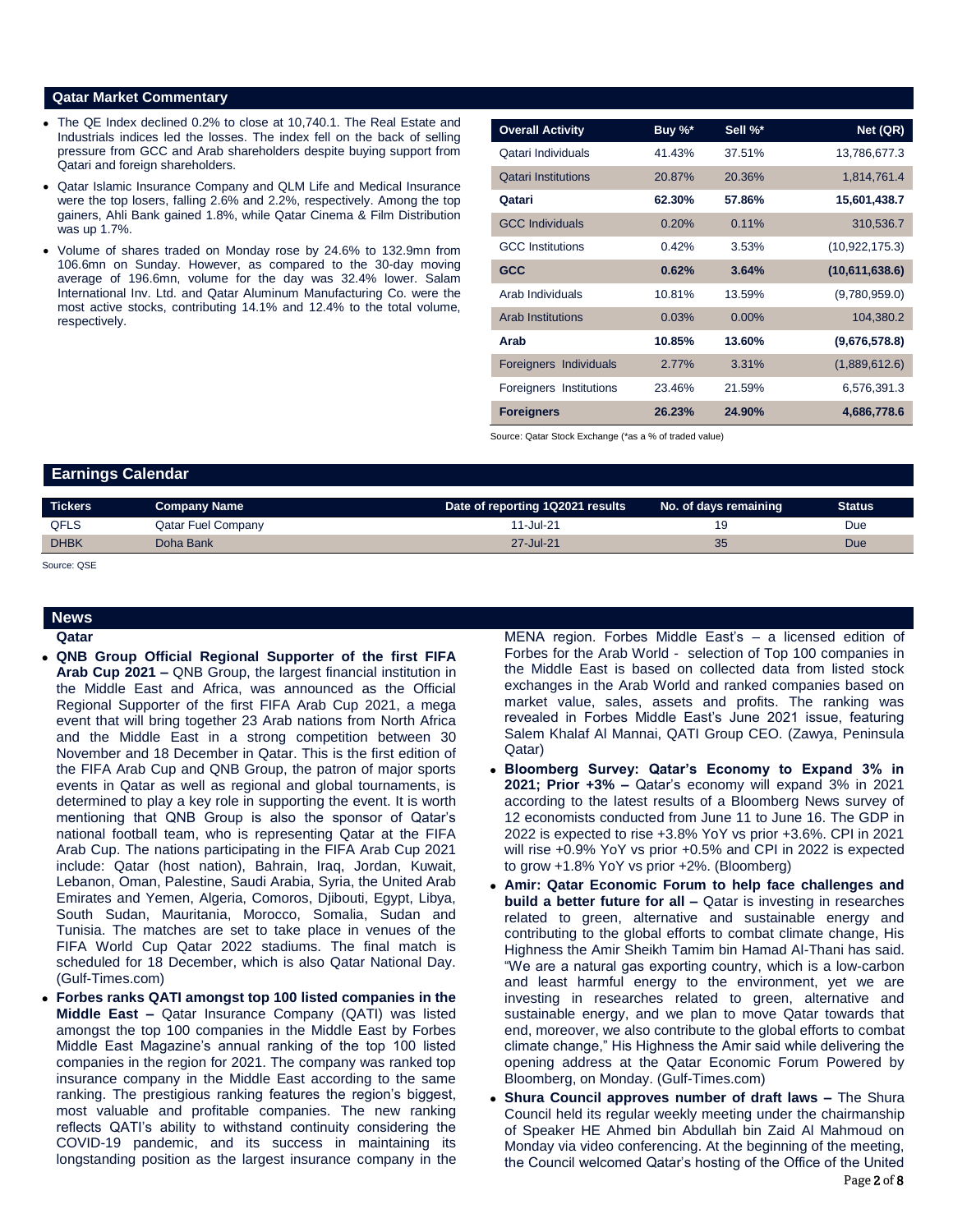Nations Counter-Terrorism Program on Parliamentary Participation in Preventing and Combating Terrorism, in accordance with the agreement signed between the Council and the United Nations Counter-Terrorism Office. The office, which is the first of its kind in the region and the world, covers all parliaments of the world, and the opening ceremony received wide international participation, the Council noted. The Council stressed that the opening of the office in Doha reflects the extent to which the international community appreciates the efforts of Qatar under the leadership of HH the Amir Sheikh Tamim bin Hamad Al Thani in combating terrorism in all its forms and manifestations. The Council then reviewed the two reports of the Legal and Legislative Affairs Committee on a draft law on the issuance of a law to combat conflict of interest and a draft law on the Shura Council. After extensive discussions on the two reports, the Council recommended amendment of some of their articles, and decided to approve them in the amended form and refer its recommendations on them to the government. (Qatar Tribune, Gulf-Times.com)

- **Qatari investments in Jordanian stock exchange reach \$950mn –** The volume of Qatari investment in the Jordanian Stock Exchange reached 665mn Jordanian dinars (about \$950mn) at the end of May, reaching the sixth place in the list of Arab investments in the Jordanian Stock Exchange, in terms of ownership of securities by nationality. Statistical data issued by Jordan's Securities Depository Center revealed that the number of securities owned by Qatari investors reached nearly 204mn in May. The statistics showed that the number of Qatari investment contributions in securities ownership reached 380,000 during that period. (Gulf-Times.com)
- **Qatar receives new Saudi envoy as Doha, Riyadh rebuild ties –** Qatar's Foreign Minister on Monday received the new Saudi ambassador to Doha, the first to be reinstated by Arab states after they agreed to end a dispute with Qatar earlier this year, state news agency QNA said. Saudi Arabia, the UAE, Egypt and Bahrain resolved in January to lift the boycott they imposed in mid-2017 and restore political, trade and travel ties with Doha. Riyadh has taken the lead among the four in reestablishing relations. Qatari Foreign Minister Sheikh Mohammed bin Abdulrahman Al-Thani welcomed Saudi Ambassador Prince Mansour bin Khalid bin Farhan and assured him of "all support to advance bilateral relations," QNA reported. (Bloomberg)
- **Mukesh Ambani: Qatar investments in health, education worth emulating –** Indian billionaire businessman Mukesh Ambani, who is the chairman and managing director of Reliance Industries, has lauded Qatar's efforts at investing heavily in key areas such as education and health. "Qatar, led by His Highness the Amir, Sheikh Tamim bin Hamad al-Thani, is rightfully investing heavily in education and health, which I believe every country should do. We have to learn from Qatar, which is utilizing its gains from its hydrocarbon resources in such key areas," Ambani said in conversation with Haslinda Amin, anchor, Bloomberg Television, on the topic 'Redefining Business' at the Qatar Economic Forum yesterday. Ambani was all praise for efforts made by Qatar Foundation led by Her Highness Sheikha Moza bint Nasser, Chairperson of Qatar Foundation for Education, Science and Community Development (QF) in promoting education, culture and art and said, "Our family has greatly been inspired by that." On the impact of Covid-19 on economies around the world, Ambani said, "The fight against the pandemic has to be global. In this regard, Qatar has shown an example. Qatar supported many countries that have been hit badly by the pandemic. (Gulf-Times.com)
- **WHO Chief praises Qatar's help in fighting Covid-19 –** Director-General of the World Health Organization (WHO) Dr Tedros Adhanom Ghebreyesus praised the support provided by Qatar for the poor countries to confront the Covid-19 pandemic, noting that with the continued support of Qatar, "we can build a better future for the African continent and the world." (Gulf-Times.com)
- **Qatar stresses Covid's social and economic impacts affect SDG progress –** Qatar has underlined that the coronavirus (Covid-19) pandemic poses an unprecedented threat to countries and societies, and its repercussions, especially the economic and social, will affect the progress made towards achieving the sustainable development goals (SDGs) and the protection and promotion of human rights. This came in a statement delivered by HE the Permanent Representative of Qatar in Geneva, ambassador Ali Khalfan al-Mansouri, before the Human Rights Council during the interactive dialogue on the High Commissioners report on the central role of the State in responding to pandemics and other health emergencies and the social and economic consequences thereof. (Gulf-Times.com) **International**
- **Biden says he has concerns about bipartisan infrastructure plan –** US President Joe Biden held separate talks on Monday with two key Democratic senators about a bipartisan infrastructure plan and told them he was encouraged by the proposal but still had questions about how to pay for the bill, the White House said. A bipartisan infrastructure plan costing a little over \$1tn, only about a fourth of what Biden initially proposed, has been gaining support in the US Senate, but disputes continue over how it should be funded. Biden met separately with Senators Joe Manchin and Kyrsten Sinema and "told them he was encouraged by what has taken shape but that he still has questions about the policy as well as the means for financing the bipartisan group's proposal," the White House said. Biden also told the senators that he was "focused on budget resolution discussions in the Senate," it said, an apparent reference to Democratic preparations to pass parts of his broader infrastructure plans opposed by Republicans using a procedure called reconciliation that requires only a simple majority. There are 50 Republicans, 48 Democrats and two independents who caucus with Democrats in the 100-seat Senate and Vice President Kamala Harris has the tie-breaking vote for the Democrats. Manchin and Sinema have been noncommittal when asked if they would support a reconciliation bill. Among other measures, members of the bipartisan group have discussed indexing the gas tax to inflation to help pay for the bill, a provision that Biden has consistently rejected. "We still have some sticking points, particularly around how we pay for this," Brian Deese, director of the White House National Economic Council, told CNN on Monday. Twenty-one of the 100 US senators - including 11 Republicans, nine Democrats and one independent who caucuses with Democrats - are working on the framework to rebuild roads, bridges and other traditional infrastructure that sources said would cost \$1.2tn over eight years. (Reuters)
- **Fed's Powell sees 'sustained improvement' in economy, notable rise in inflation –** The US economy continues to show "sustained improvement" from the impact of the coronavirus pandemic and ongoing job market gains, but inflation has "increased notably in recent months," Federal Reserve Chair Jerome Powell said in prepared testimony for a congressional hearing on Tuesday. Powell did not go into detail in his prepared remarks on current monetary policy, or on the possibility the US central bank may have to speed up its plans to pull back on some support for the economy because of the faster rise in prices. In his remarks, which were released by the Fed late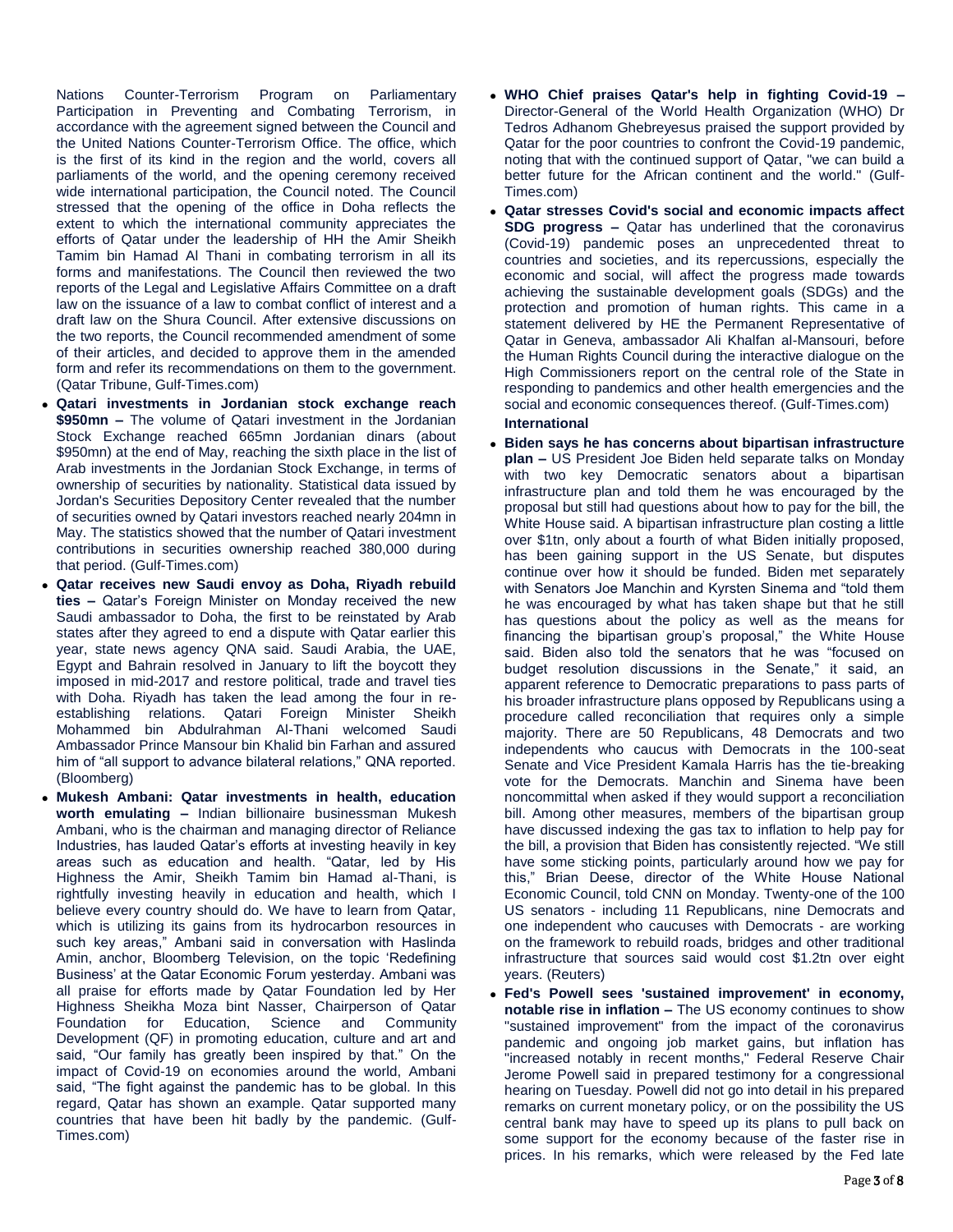Monday afternoon, Powell said he regards the current jump in inflation, in fact, as likely to fade. He also restated his concern that the recovery remained uneven, with joblessness still hitting lower-wage workers, Blacks and Hispanics the hardest. "We at the Fed will do everything we can to support the economy for as long as it takes to complete the recovery," Powell said. Powell is scheduled to testify on Tuesday before the US House of Representatives Select Subcommittee on the Coronavirus Crisis. Its chairman, South Carolina Democrat James Clyburn, chided Powell last year for not more closely tuning Fed emergency programs to workers. Powell in his remarks said he felt that jobs gains "should pick up in coming months" as COVID-19 vaccinations continue and the reopening of the economy proceeds. (Reuters)

- **White House: Regulators tell Biden US financial system in good shape –** Financial regulators assured President Joe Biden on Monday that the US financial system is in good shape and that financial risks are being mitigated by strong liquidity in the banking system, the White House said. White House officials said Treasury Secretary Janet Yellen, Federal Reserve Chair Jerome Powell, and acting Comptroller of the Currency Michael Hsu, as well as the heads of the Commodity Futures Trading Commission, Securities and Exchange Commission, and the Consumer Financial Protection Bureau, were among those who met Biden. The meeting was Biden's first face-to-face encounter with many of the leading federal regulators of the banking industry and financial markets, including Powell. The Fed chief was appointed by former President Donald Trump. "The regulators reported that the financial system is in strong condition. They further indicated that financial risks are being mitigated by robust capital and liquidity levels in the banking system, and healthy household balance sheets stemming from fiscal support and the ongoing economic recovery," the White House said in a statement. No policy decisions were expected to be made at the routine meeting, said White House press secretary Jen Psaki. Biden is seeking to use trillions of Dollars in government spending to prod a strong rebound from the coronavirus-triggered recession that put millions of Americans out of work. A nearly 12% gain in the S&P 500 stock index this year has helped fuel hopes of a strong recovery, but markets are closely watching inflation and government borrowing costs for signs of trouble. Biden issued here an executive order in May pushing federal agencies to encourage full disclosure of oftenhidden climate-related risks to banks, other financial institutions and the federal government. The White House statement on the meeting said regulators reported that they were making "steady progress" on Biden's climate-related executive order, and discussed ideas for promoting financial inclusion and for "responsibly increasing access to credit for potential homeowners and small businesses." (Reuters)
- **Investors eye a high mark in US profit growth as inflation fears deepen –** Investors are looking ahead to an expected spike in June-quarter profits and the outlook for future economic growth to support a record-high stock market that has many traders fearing a selloff. For second-quarter earnings, which begin next month, analysts are expecting a 64% jump over a year ago, the biggest increase for any quarter since the financial crisis in 2009, according to IBES data from Refinitiv. But investors may be difficult to impress after the first-quarter's blowout results, with many fretting about inflationary pressure that could push the Federal Reserve toward raising interest rates. With inflation worries rising, investors will keep a close eye on the impact of higher input costs on profit margins. Hotterthan-expected inflation fears hit the market this week after the Fed hinted it could tighten monetary policy sooner that many investors anticipate. The next earnings season is still weeks

away, but there is a good chance that results will be even stronger than current estimates, said Jonathan Golub, chief US equity strategist and head of quantitative research at Credit Suisse Securities in New York. "Right now companies are able to pass on all of the higher input costs to their customers, so profit margins are under no pressure at all," he said, noting if earnings are likely to surprise to the upside, price-to-earnings ratios "are likely overstated." The S&P 500 is up 11% in 2021, near record highs. Yet the index is trading at 22 times forward earnings, below the 23.5 times at the start of the year, according to Refinitiv. Many companies raised their second-quarter estimates during the first-quarter profit season, Nick Raich, CEO of the Earnings Scout, wrote in a note. "While it is still too early to know for sure, it does appear that the positive earnings momentum will persist in the 2Q 2021 period" and into the second half of 2021, he wrote. Next year's outlook is less clear. S&P 500 earnings are currently projected to increase 36.5% in 2021 and 11.7% in 2022, according to Refinitiv. Investors have flocked to areas of stocks that tend to benefit the most from economic growth since the recovery from the pandemic began last year, but the issue has become "how sustainable will growth be," said Eric Freedman, chief investment officer at US Bank Wealth Management in Minneapolis. "There are concerns about what Q1 and Q2 of next year will look like," he said. "Perhaps that reflation trade has gotten ahead of itself, and I think that's the message you're seeing from markets right now." (Reuters)

- **Britain begins negotiations to join trans-Pacific trade deal –** Britain will begin negotiations on Tuesday to join a trans-Pacific trade deal that it sees as crucial to its post-Brexit pivot away from Europe and towards geographically more distant but fastergrowing economies. Comprehensive and Progressive Agreement for Trans-Pacific Partnership (CPTPP) removes 95% of tariffs between its members: Japan, Canada, Australia, Vietnam, New Zealand, Singapore, Mexico, Peru, Brunei, Chile and Malaysia. Britain hopes to carve out a niche for itself in world trade as an exporter of premium consumer goods and professional services. Accession to the pact would supplement trade deals London is seeking, or has already agreed, with larger members. "This part of the world is where Britain's greatest opportunities lie. We left the EU with the promise of deepening links with old allies and fast-growing consumer markets beyond Europe," trade minister Liz Truss said. "It is a glittering post-Brexit prize that I want us to seize." The CPTPP is not expected to lead to a surge in British exports. But it locks in market access, including for legal, financial and professional services sectors, and is seen by ministers as an important way to gain influence in a region where China is increasingly the dominant economic force. Unlike the European Union, the CPTPP does not impose laws on its members, it does not aim to create a single market or a customs union, and it does not seek wider political integration. (Reuters)
- **ECB's Lagarde says Eurozone and US economies in "different situation" –** The Eurozone and the US are "clearly in a different situation" when it comes the outlook for inflation, European Central Bank President Christine Lagarde said, playing down any impact from across the Atlantic. With the US economy reopening and prices rebounding fast, Federal Reserve officials have started discussing ending their bond purchase program and last week brought forward their expectations for the first rate hike since the start of the coronavirus pandemic. This has triggered market speculation about rising inflation and a tightening of monetary policy across the globe. But Lagarde rejected comparisons between both economies, saying the US recovery was farther ahead of the Eurozone's. "The US and Europe are clearly in a different situation," Lagarde told the European Parliament. "It's tempting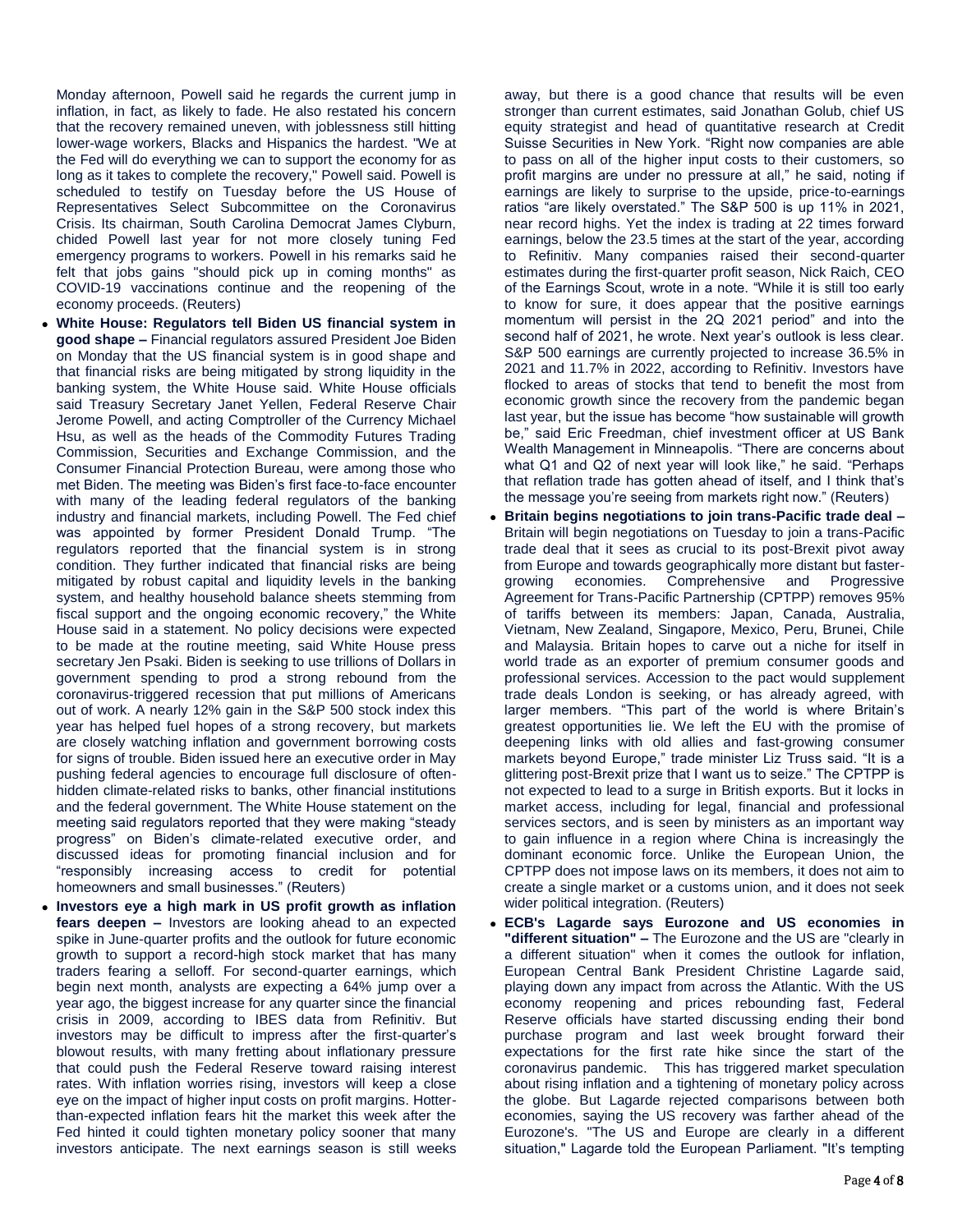to compare but it's not very judicious given the many differences between the two economies." She acknowledged that there would be some "spillovers" from rising inflation in the US through higher import prices, stronger exports and potentially even Eurozone citizens' expectations about inflation. "Overall, however, the effects on euro area HICP inflation are expected to be moderate," she added. She added the ECB estimated a cumulative impact of 0.15 percentage point on inflation and of 0.3 percentage point on growth between 2021 and 2023 in the Eurozone from the US stimulus package, reaffirming the bank's March projections. Lagarde also repeated her message, delivered after the ECB's last policy meeting on June 10, that it was not yet time to allow interest rates to rise, so the central bank would maintain favorable financing conditions. "A sustained rise in market rates could translate into a tightening of wider financing conditions that are relevant for the entire economy," she said. "Such a tightening would be premature and would pose a risk to the ongoing economic recovery and the outlook for inflation." (Reuters)

- **ECB's Centeno says Eurozone inflation rise is temporary, sees no permanent effects –** The recent rise in inflation in the Eurozone and the US is temporary and is unlikely to have permanent effects, European Central Bank (ECB) Governing Council member Mario Centeno said on Monday. This means the ECB should be able to maintain its current asset purchase program until March 2022 and liquidity support measures are expected to be in place "at least until June 2022", Centeno told a banking conference in Lisbon. "All analyses in the euro area, the US and other jurisdictions indicate that the phenomena associated with inflation are of a temporary nature," he said. Inflation in Europe could be explained by changes to the tax framework in some countries in the region, according to Centeno, alongside supply chain difficulties. "There is no evidence of permanent effects on the inflation rate," he added. Inflation in the 19 countries sharing the euro rose 0.3% MoM in May for a 2.0% YoY increase. The ECB aims to keep inflation below, but close to, 2%. Governments have spent record amounts over the past year to save their economies from a pandemic-induced downturn, but as the recovery takes hold, a debate is underway on how and when to bring back temporarily suspended budget rules. "It is clear that all (support) measures must be adapted as the crisis evolves... but we were fortunate to have, in 2020, the fiscal policy coordinated with monetary policy," Centeno said. Fiscal policy in the European Union would "benefit in 2022 from the flexibility it enjoyed in 2020 and 2021", he added. "This is the ideal policy framework for us to be confident that the recovery will actually happen and will be supported by these policies," Centeno said. (Reuters)
- **Spain welcomes bank efforts on job cuts, proposes new path –** Spain on Monday welcomed efforts by banks to reduce the number of initially planned layoffs after talks with unions, while calling on lenders to explore new paths to profitability. Comisiones Obreras, Spain's largest financial sector union, has called for a one-day-strike on Tuesday in protest at plans by Caixabank to cut to cut more than 7,5000 jobs. Spanish Economy Minister Nadia Calvino told a financial event in Santander that she hoped Caixabank and unions will reach an agreement regarding layoffs. "I appreciate that the restructuring processes are being carried out in a negotiated way, in some cases an agreement has been reached and in others an agreement with the workers' representatives is getting closer," Calvino said. However, she also said that the Spanish banking sector's focus should not only be based on cutting staff or branches. "If the sector is to return to a path of profitability (...) we need banks to deploy new and profitable business areas, Calvino said, without specifying what these might be. Caixabank

said in April it was planning to cut 8,291 jobs, one of the largest such culls in Spanish history, though it later offered to bring that number down to around 7,605, in order to adapt to a client shift towards online banking. And this month, thousands of BBVA employees held a one-day-strike, the first just stoppage involving a bank at a national level in 30 years, to protest against plans by Spain's second largest bank set out in April to initially cut 3,798 jobs. BBVA reached an agreement with unions a week to lay off 2,935 employees in Spain and also reduced the closure of branches to 480 from initially 530. On Monday, BBVA chairman Carlos Torres said that activities that used to have an added value and were carried out in branches "are increasingly no longer necessary because the customer interacts with the bank remotely or digitally". (Reuters)

- **Industry body: China deposit rate reform to ease pressure on banks' costs –** China's reforms to the way banks calculate deposit rates will help ease pressure on banks' funding costs, although the impact on lenders and depositors will be limited, an industry body overseeing rates said on Monday. The body said the previous practice of multiplying the benchmark rate had pushed up lenders' overall funding costs as some used innovative products to lure deposits, prompting competitors raise long-term deposit rates. From Monday, June 21, China will allow banks to set ceilings on deposit rates by adding basis points to the benchmark rate, a shift from the previous practice of multiplying the benchmark rate, the Self-Disciplinary Mechanism for the Pricing of Market-Oriented Interest Rates said. Ceilings on banks' deposit rates with maturities of more than one year have declined following the reforms, while ceilings on banks' time deposit rates with maturities of six months or less have risen, according to the body, which is supervised by the People's Bank of China (PBOC). "The new scheme eliminates the leverage effect, and the gap between long-term and shortterm deposit rates will be narrowed, which is conducive to guiding bank deposits to return to a reasonable term structure," the industry body said. Sources have told Reuters that China plans to reform the way banks calculate deposit rates, setting new ceilings of up to 75 basis points above the benchmark rate for some lenders. All banks will be allowed to add up to 20 basis points (bps) to the benchmark rate on demand deposits and small Chinese banks and foreign banks will be permitted to add up to 75 bps to the benchmark rate on time deposit rates, the sources said. The deposit rate reform will help banks keep a reasonable interest margin and profitability, which will be "crucial for ensuring banks' continuous credit supply to the real economy", analysts at China Securities said in a note. On Monday, the PBOC kept its benchmark lending rate, the loan prime rate (LPR), unchanged for the 14th straight month at its June fixing. The one-year loan prime rate (LPR) was kept at 3.85%. A reasonable margin between deposit rates of smalland medium-sized banks and those of state-owned banks will be conducive to maintaining the current relatively balanced market competition environment, the industry body said. In October 2015, the PBOC scrapped the ceiling on bank deposit rates, which are still constrained by its window guidance and pricing mechanism. The PBOC has kept the one-year benchmark deposit rate unchanged at 1.5% since then. Some Shenzhen banks have lowered their deposit rates, said the Shenzhen Special Zone Daily on Monday, following interest rate reform meetings held in Beijing. The paper cited unnamed sources. (Reuters)
- **Survey: Brazil 2021 inflation, growth, interest rate forecasts hit new highs –** Forecasts for Brazilian growth, inflation and interest rates in 2021 rose to new highs, a survey of economists showed on Monday, following the central bank's third rate hike last week and indication that it could quicken the pace of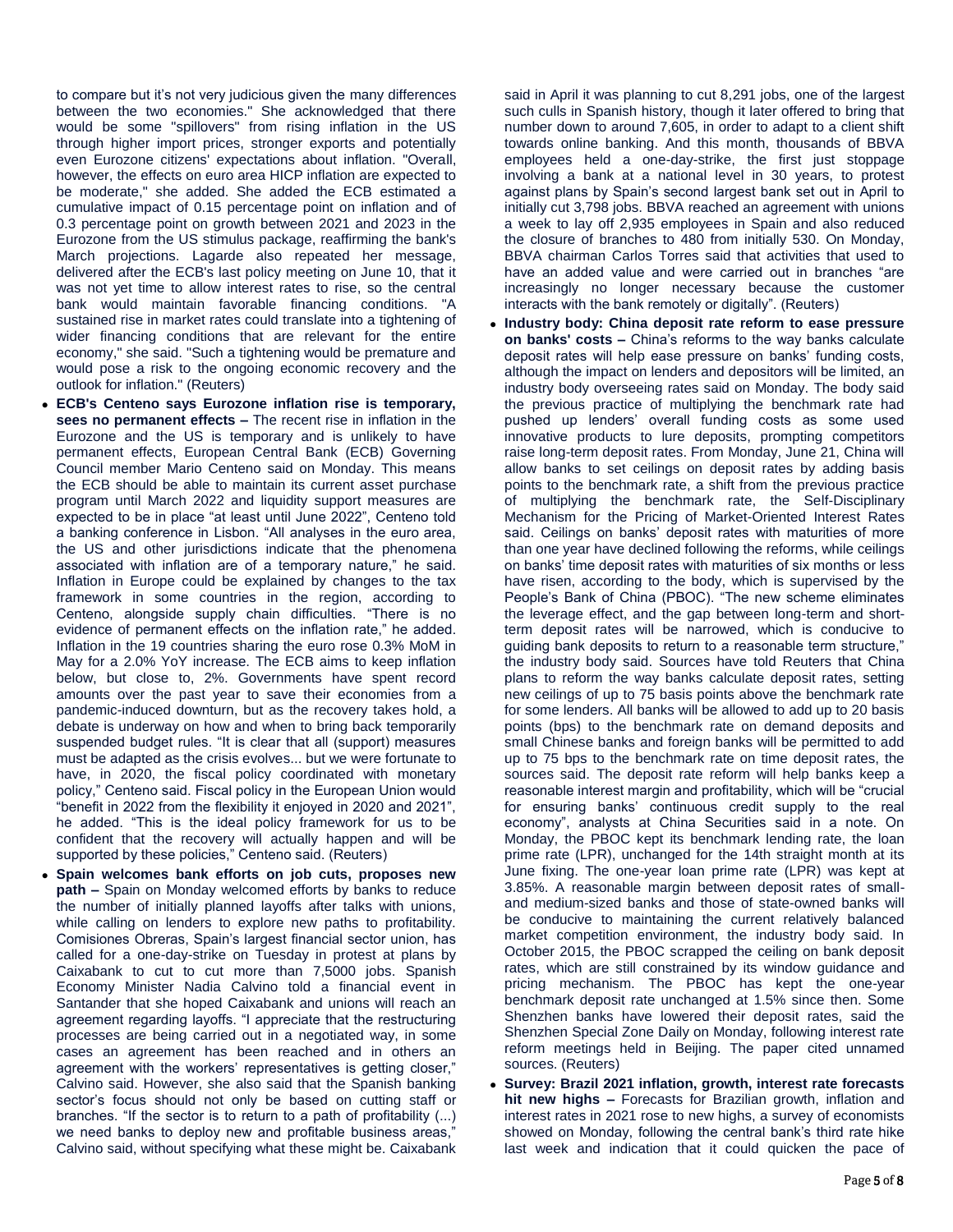tightening. The median forecast for 2021 inflation from more than 100 economists in the central bank's weekly FOCUS survey rose to 5.9% from 5.8%, more than two percentage points above the bank's year-end goal of 3.75% and well above the 5.25% upper limit of its wider range. It marked the 11th consecutive weekly rise in inflation forecasts for this year. To prevent inflation expectations for next year running away, the central bank last week raised its benchmark Selic rate by 75 basis points to 4.25%, and dropped its commitment to only a "partial" normalization of policy. The FOCUS survey on Monday showed that economists' year-end Selic median forecast rose to 6.50% from 6.25% a week ago. Four weeks ago it stood at 5.50%. This shows economists now believe the central bank will raise the Selic toward the so-called 'neutral' rate, widely considered to be around 6.00%-6.50%, earlier than previously thought. Next year's median Selic forecast held steady at 6.50% and the median 2022 inflation forecast also held steady at 3.8%, the survey showed. The median GDP forecast for next year slipped, however, to 2.10% from 2.20%. The FOCUS survey showed that this year's growth outlook rose for a ninth straight week to 5.00% from 4.9%. A month ago that stood at 3.5%. (Reuters)

# **Regional**

- **Moody's: Gulf states will take at least 10 years to end oil dependence –** Countries in the oil-exporting Gulf will remain heavily dependent on hydrocarbon production for at least the next ten years as efforts to diversify economies have made limited progress since the 2014-2015 oil price shock, Moody's said. Reliance on the energy sector will be the "key credit constraint" for the six countries forming the GCC, the ratings agency said in a report on Monday. "If oil prices average \$55/barrel ... we expect hydrocarbon production to remain the single largest contributor to GCC sovereigns' GDP, the main source of government revenue and, therefore, the key driver of fiscal strength over at least the next decade," it said. Oil and gas accounts for over 20% of GDP and at least 50% of state revenues for most Gulf countries. Meanwhile, plans to launch new economic sectors have often overlapped, creating competition among GCC states and constraining room for growth. "While we expect the diversification momentum to pick up, it will be dampened by reduced availability of resources to fund diversification projects in a lower oil price environment and by intra-GCC competition," Moody's said. (Reuters)
- **Fitch affirms Alinma Bank at 'BBB+'/Negative; assigns National 'AA-(sau)' –** Fitch Ratings has affirmed Alinma Bank (Alinma) Long-Term Issuer Default Rating (IDR) at 'BBB+'. The outlook is Negative, reflecting the same on the Saudi sovereign, as Alinma's IDRs are driven by potential state support. The agency also assigned Alinma a National Long-Term Rating of 'AA-(sau)' with Stable outlook. Alinma's 'BBB+' Long-Term IDR is driven by potential sovereign support. The Negative Outlook on the Long-Term IDR reflects that on the sovereign. We assign Short-Term IDRs according to the mapping correspondence described in our bank rating criteria. A Long-Term IDR of 'BBB+' can correspond to a Short-Term IDR of either 'F2' or 'F1'. The 'F2' Short-Term IDR of Alinma reflects that a significant proportion of Saudi banks' funding is related to the government and they would likely need support at a time when the sovereign itself is experiencing some form of stress. Alinma's SR and SRF reflect Fitch's view of a high probability of support for Alinma, if needed, from the Saudi authorities. Fitch's assessment considers the authorities' strong ability to support the banking system, given large, albeit decreasing, external reserves. It also reflects a long record of support for Saudi banks, irrespective of their size, franchise, funding structure and level of government ownership. Fitch sees high contagion risk among domestic

banks given that the market is fairly small and inter-connected. We believe this is an added incentive for the state to support any Saudi bank, if needed, to maintain market confidence and stability. (Bloomberg)

- **Fitch affirms Arab National Bank at 'BBB+'/Negative –** Fitch Ratings has affirmed Arab National Bank's (ANB) Long-Term Issuer Default Rating (IDR) at 'BBB+'. The outlook is Negative. Fitch has also assigned a National Long-Term Rating of 'AA- (sau)' to ANB with a Stable outlook. ANB's 'BBB+' Long-Term IDRs are driven by potential sovereign support. The Negative outlook on the Long-Term IDRs reflects that on the Saudi sovereign. Fitch has assigned Short-Term IDRs according to the mapping correspondence described in our bank rating criteria. A Long-Term IDR of 'BBB+' can correspond to a Short-Term IDR of either 'F2' or 'F1'. The 'F2' ST IDR on ANB reflects that a significant proportion of Saudi banks' funding is related to the government and the banks would likely need support at a time when the sovereign itself is experiencing some form of stress. ANB's SR and SRF reflect Fitch's view of a high probability of support for ANB, if needed, from the Saudi authorities. Fitch's assessment considers the authorities' strong ability to support the banking system, given large, albeit decreasing, external reserves. It also reflects a long record of support for Saudi banks, irrespective of their size, franchise, funding structure and level of government ownership. We see high contagion risk among domestic banks given that the market is fairly small and inter-connected. We believe this is an added incentive for the state to provide support to any Saudi bank, if needed, to maintain market confidence and stability. (Bloomberg)
- **Survey: UAE's economy to expand 2.5% in 2021; prior +2.4% –** The economy of the UAE will expand 2.5% in 2021 according to the latest results of a Bloomberg News survey of 15 economists conducted from June 11 to June 16. The GDP for 2022 estimated to be +4% YoY vs prior +4%. CPI for 2021 at +0.5% YoY vs prior +0.6%, CPI for 2022 at +1.5% YoY vs prior +1.5%. (Bloomberg)
- **Majid Al Futtaim set to open Mall of Oman; will create 3500 jobs –** Dubai-based mall developer Majid Al Futtaim will open Mall of Oman, its fifth and largest shopping and entertainment destination in the sultanate in September 2021. The new mall is expected to facilitate 3,500 job opportunities. The Mall of Oman will have 140,000 sqm of retail space comprising over 350 retail outlets including 55 dining options (from restaurants to cafes). It will include Oman's largest VOX Cinemas with 15 screens, the first GOLD experience in Oman, a 3D cinema, KIDS and IMAX experiences; the largest indoor snow park in the Sultanate spanning over 14,000 sqm; and the largest Magic Planet in the country, which features award-winning rides, games and attractions for the whole family, Majid Al Futtaim said in a statement. (Zawya)
- **Mubadala to offer up to 40% of satellite firm in IPO –** Abu Dhabi state investor Mubadala will offer 30% to 40% of its satellite firm Yahsat in an initial public offering (IPO), with a listing likely in the third quarter, it said on Monday. This will be the first listing of a company on the Abu Dhabi bourse since the IPO of Abu Dhabi National Oil Co Distribution in 2017. Mubadala, which will remain a majority shareholder after the listing, could offer 731.9mn to 975.9mn shares, it said. The offer period was from June 27 to July 6, it added. Established in 2007, Yahsat is one of the largest providers of satellite communications services in the world in terms of annual revenues, Mubadala said. It also owns satellite phone operator Thuraya. First Abu Dhabi Bank, Bank of America's securities unit and Morgan Stanley & Co have been appointed as joint global coordinators and Abu Dhabi Commercial Bank, EFG Hermes and HSBC as joint bookrunners. Yahsat is among the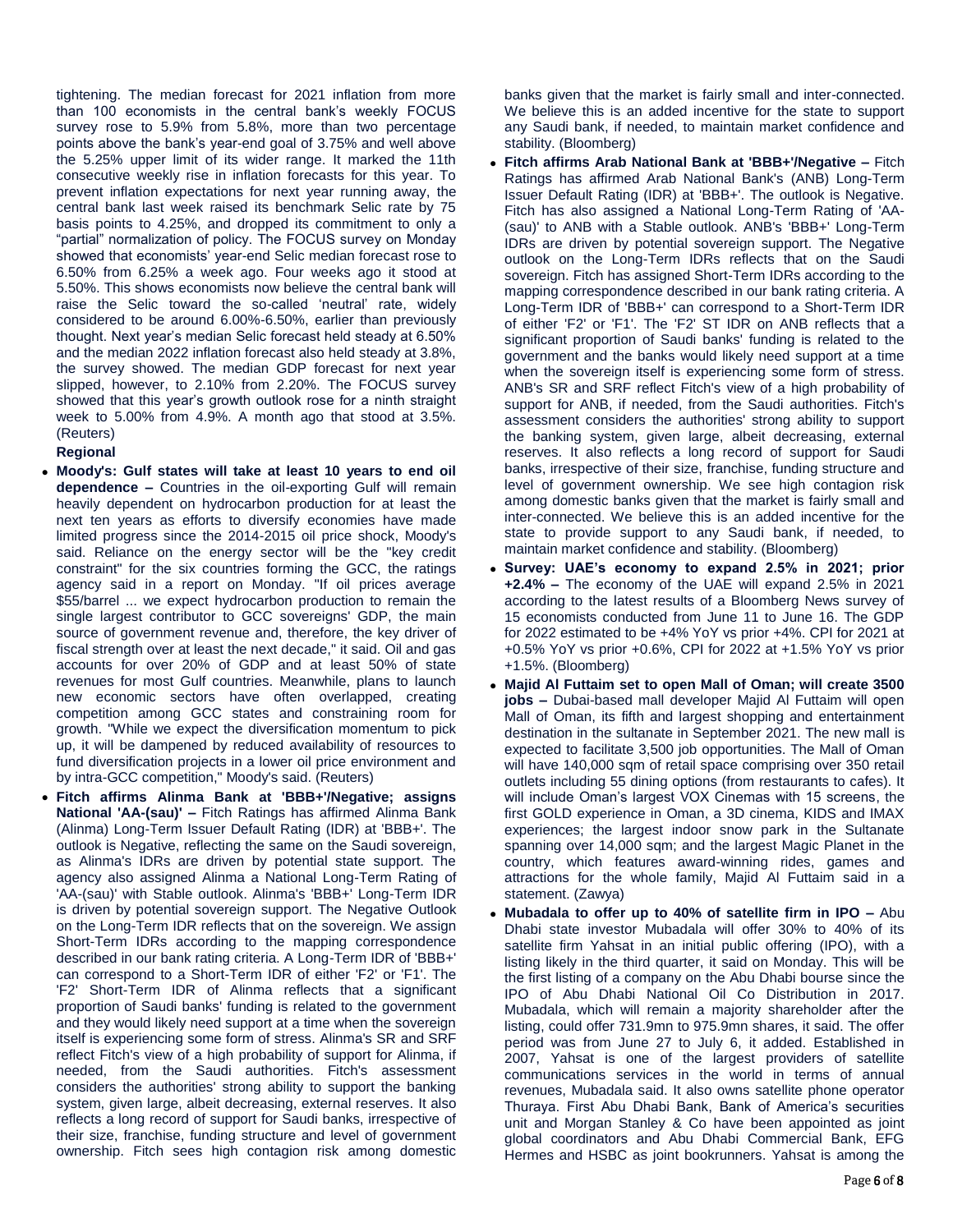three portfolio companies that Mubadala is pushing to go public this year, sources said. It is close to making a decision on listing Emirates Global Aluminium, which is owned by Mubadala and Investment Corp of Dubai, and close to a potential US listing of Santa Clara-based semiconductor producer Globalfoundries, the sources said. Separately, Abu Dhabi National Oil Company is considering listing its drilling business and its fertilizer joint venture Fertiglobe. (Reuters)

- **Mubadala-backed Dubai fintech startup loads up on debt financing –** A Dubai-based buy-now, pay-later company secured one of the largest debt facilities for a fintech startup in the Middle East and North Africa (MENA). Underscoring the growing interest from international investors in the regional fintech sector, Silicon Valley-based Partners for Growth will provide \$50 million in debt financing to tabby to help expand its business. The size of the facility may increase as the company becomes larger over time, according to a statement. "tabby is one of the fastest growing companies in the MENA region and they have an attractive market opportunity ahead," Investment Director at PFG, Max Penel said. Just over half a year after a funding round led by Mubadala Capital and Hong Kong's Arbor Ventures, tabby is among companies that are flourishing as the pandemic accelerates the shift toward online retail and digital payments. Buy-now, pay-later services allow customers to purchase goods and then pay for them in installments or after a certain period of time free of interest. Saudi competitor Tamara recently raised \$110mn in debt and equity financing from checkout.com in one of the region's largest startup investments to date. Australia's Zip Co. Ltd. said last month it was paying about \$16mn to buy the shares it didn't already own in Spotii, another major buy-now, pay-later player in the UAE. (Bloomberg)
- **Oman sells OMR150mn 91-day bills at yield 0.778% –** Oman sold OMR150mn of 91-day bills due on September 22. The bills were sold at a price of 99.806, have a yield of 0.778% and will settle on June 23. (Bloomberg)
- **Oman's May consumer prices rise 1.65% YoY and 0.24% MoM –** National Centre for Statistics & Information in Muscat has published Oman's consumer price indices for May which showed that consumer prices rose 1.65% YoY and 0.24% MoM. Food and non-alcoholic beverages prices fell 0.11% YoY in May and Transport prices rose 7.07% YoY in May. (Bloomberg)
- **Kuwait Finance House hires banks for dollar AT1 Islamic bonds –** Kuwait Finance House has hired KFH Capital and Standard Chartered as global coordinators for a planned sale of US dollar-denominated Additional Tier 1 Sukuk that will be noncallable for 5-1/2 years, a document reviewed by Reuters showed on Monday. Along with KFH Capital and Standard Chartered, Boubyan Bank, Dubai Islamic Bank, Dukhan Bank, Emirates NBD Capital, First Abu Dhabi Bank and Mizuho Securities will arrange fixed income investor calls starting on Monday, the document from one of the banks showed. An issuance of the AT1 Islamic bonds will follow, subject to market conditions. AT1 bonds, the riskiest debt instruments banks can issue, are designed to be perpetual, but issuers can redeem them after a specified period. (Zawya)
- **Survey: Bahrain's economy to expand 3.2% in 2021; prior +3% –** The economy of Bahrain will expand 3.2% in 2021 according to the latest results of a Bloomberg News survey of 11 economists conducted from June 11 to June 16. The GDP for 2022 estimated to be +2.9% YoY vs prior +2.8%, CPI for 2021 at +1% YoY vs prior +1.1%, CPI for 2022 at +1.5% YoY vs prior +1.7%. (Bloomberg)
- **Bahrain sells BHD70mn 91-day bills; bid-cover at 1.79x –** Bahrain sold BHD70mn of 91-day bills due on September 22.

Investors offered to buy 1.79 times the amount of securities sold. The bills were sold at a price of 99.61, have a yield of 1.55% and will settle on June 23. (Bloomberg)